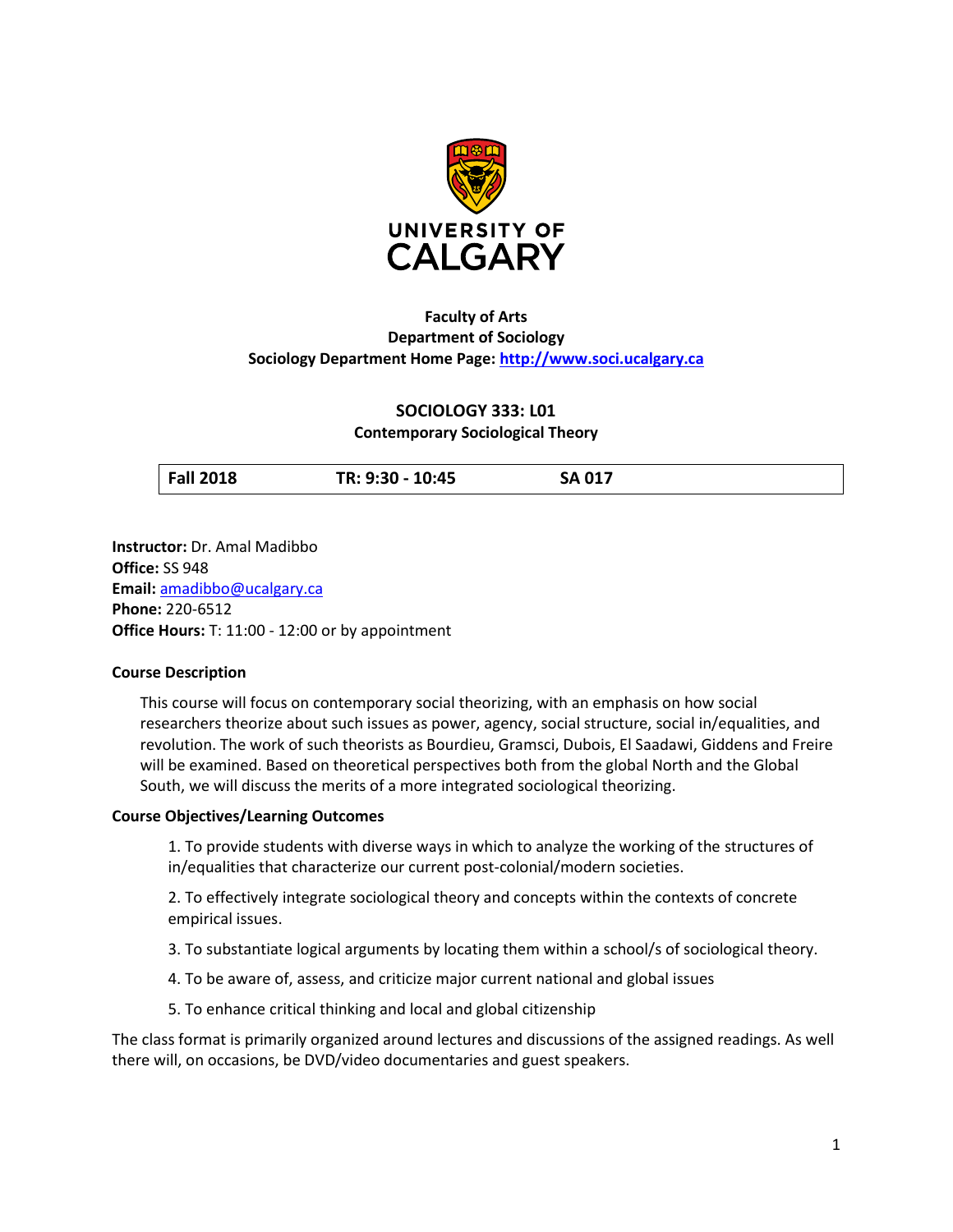The instructor may make minor changes to the content and format of the course.

### **Required Textbooks, Readings, Materials**

(Available at UofC Bookstore)

Mann, Douglas. 2011. Understanding Society: A Survey of Modern Social Theory (2nd edition). Don Mills: Oxford University Press.

# **Methods of Evaluation**

The final grade for this course will be based on three (3) mid-term exams, a term paper outline, a major term paper, and class participation.

#### **Examinations**

Three (3) **mid-term examinations** will be held in class. The first mid-term exam will be held on Tuesday Oct 2, the second on Tuesday Oct 23, and the third on Thursday Dec 6.

These exams questions will be based on the required readings, lecture notes, documentaries we watch in class, and invited lectures. These exams **are not cumulative** and will consist of short answer questions, multiple choice questions and short-essay questions.

### **Term Paper Outline**

A term paper outline of one and-a-half (1½) double-spaced pages (12 font, Times New Roman), not including the bibliography, is due on Thursday Nov 8. The term paper outline identifies the research topic you select for your major term paper, your main argument, your research questions, and your methodology (how you plan to conduct your research). It also includes a bibliography (a list of 4-6 sources you plan to use). The sources may include journal articles, book chapters, one (1) internet source, and one (1) film/documentary. The bibliography incorporates two (2) assigned readings. More than one chapter from the same book count as one chapter.

#### **Major Term Paper**

The paper will be between six and eight pages (12 font, Times New Roman), not including the bibliography and the title page, and is due on Thursday Dec 4. This paper will analyze/critique a topic that you find interesting, provoking or problematical. You may, for example, choose to focus on how one or several theorists discussed in the course approach a central concept such as power, agency, structure, revolution, or compare how two theorists approach questions of conflict, equity, democracy, or freedom. Another possible topic might be viewing the utility of contemporary sociological thought for social order or social change by examining the relevance of the work of one or two authors for a current inter/national event or for other issues such as work or education.

Your paper needs to include:

- **1. A Title Page:** Consists of your name and student number, the topic's title, the course's title and number, and the instructor's name.
- **2. An Introduction**: Outlines the overview/summary of the main themes, issues and objectives discussed in the paper.
- **3. Analysis:** Analyzes the main concepts, themes and issues. Incorporates the relevant literature review. You need to be analytical (not only describing concepts and themes, but explaining why and how they occur).
- **4. A Conclusion**: Summarizes the topic discussed and the findings of your research.

**5. A Bibliography**: A list of the sources used in the paper (7-9 sources). The sources may include journal articles, book chapters, two (2) internet sources, and one (1) film/documentary. The bibliography incorporates three to four (3-4) sources from the course's materials (at least 2 articles). More than one chapter from the same book count as one chapter.

**Referencing:** Paper should consist of proper referencing in the body of the paper,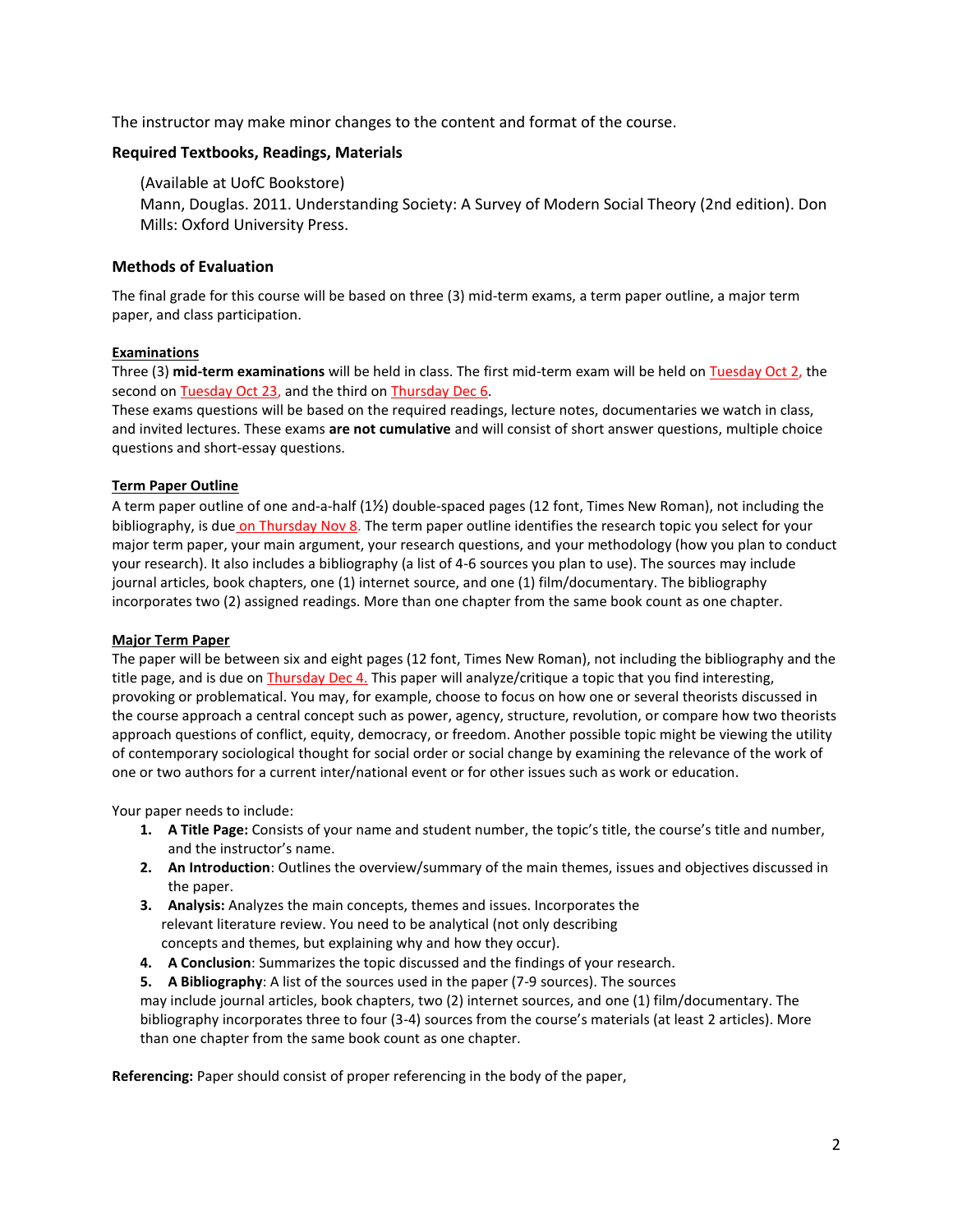as well as in the bibliography section at the end of the paper. You may choose to use the style of the American Psychological Association (APA) below:

An example of a style you may wish to use in the body of your paper is the following: Amin (1976) found that social structures are shaped by capitalism and unequal development.

Examples of a style you may wish to use in the bibliography section at the end of the paper: 1. Kivisto, P. (2008). *Social Theory: Roots and Branches*. Toronto: Oxford University Press. 2. Durkheim, E. (1972). The Field of Sociology. In A. Giddens (Ed.), *Emile Durkheim: Selected writings* (pp. 51-68). Cambridge: Cambridge University Press.

More discussion and details on the paper will occur in class.

If an extension has not been granted the late penalty for all assignments is a deduction of 10%, from the mark you earn on your assignment, per day if it is late.

### **Final Exam Information**

NA

# **Class Participation**

The class participation consists of four in-class group work sessions. Each weighs 2.5% of your final grade. They consist of questions that I will first ask you to discuss in small groups then in a large group. The questions will be based on the readings of the specific class that will convened on the day of the discussion.

#### **Breakdown, Weight, and Due Date of Student Evaluation**

| <b>Assignment / Exams</b>  | <b>Due Date</b> | % Grade |
|----------------------------|-----------------|---------|
| Mid-term Exam 1            | Tuesday Oct 2   | 20 %    |
| Mid-term Exam 2            | Tuesday Oct 23  | 20%     |
| Mid-term Exam 3            | Thursday Dec 6  | 10%     |
| <b>Term Paper Outline</b>  | Thursday Nov 8  | 10%     |
| Final Term Paper           | Thursday Dec 4  | 30 %    |
| <b>Class Participation</b> |                 | 10%     |

# **Grading Scale**

Letter grades will be assigned and submitted to the registrar based on the following scale:

| Grade     | Percent range  | <b>Grade Point Value</b> | <b>Description</b>                       |
|-----------|----------------|--------------------------|------------------------------------------|
| $A+$      | $96 - 100\%$   | 4.0                      | Outstanding performance                  |
| A         | $90 - 95.99%$  | 4.0                      | Excellent-superior performance           |
| A-        | $85 - 89.99%$  | 3.7                      |                                          |
| B+        | $80 - 84.99\%$ | 3.3                      |                                          |
| B         | $75 - 79.99\%$ | 3.0                      | Good - clearly above average performance |
| <b>B-</b> | $70 - 74.99\%$ | 2.7                      |                                          |
| $C+$      | $67 - 69.99\%$ | 2.3                      |                                          |
| C         | $63 - 66.99%$  | 2.0                      | Satisfactory - basic understanding       |
| $c-$      | $59 - 62.99%$  | 1.7                      |                                          |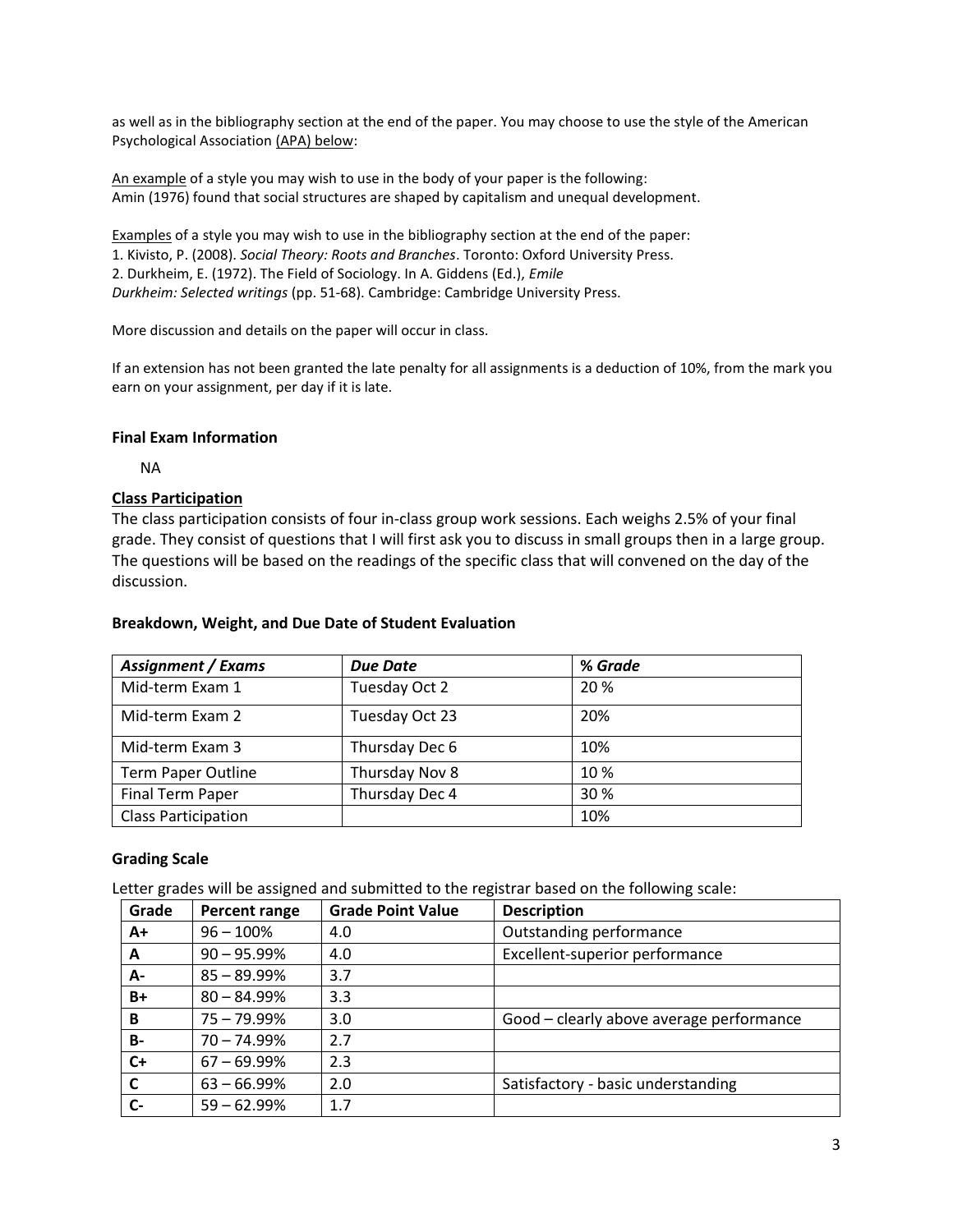| D+ | $55 - 58.99\%$ |                                     |
|----|----------------|-------------------------------------|
|    | $50 - 54.99%$  | Minimal pass - marginal performance |
|    | <50%           | unsatisfactory performance          |

The grades for a course component may be scaled to maintain equity among sections and to conform to departmental norms.

### **Grade Reappraisal**

Within two weeks of the date the exam/assignment is returned, students seeking reappraisal of examinations or assignments must submit a written response to the instructor explaining the basis for reconsideration of one's mark. The instructor will reconsider the grade assigned and will then book a time with the student to discuss his or her work and rationale. It should be noted that a reassessed grade may be raised, lowered, or remain the same.

#### **Technology Use**

Please note that the use of laptops, tablets, cell phones or other electronic devices is **NOT** permitted during lectures. Students who require the use of electronic devices for academic accommodation purposes are exempt from this policy, but must provide documentation from Student Accessibility Services to the instructor. Please be sure to mute your cell phone and refrain from using it during class.

#### **Email**

Feel free to contact me over email at any time. Please put your course number and section in your email's subject line, and include a proper salutation, your full name, student ID, and a proper closing in the body of your email. All emails violating customary email conventions will be ignored. All other emails will be answered within one business day. I do not answer emails over the weekend. Please take that into account when emailing me questions pertaining assignments or exams. If you have a course-related question, please check the course outline first. Questions that can be answered by consulting the course outline will not be answered. Also, please e-mail me for administrative purposes only, for example to set up an appointment. Please do not use e-mail as a replacement for an office visit, if there is something you want to discuss. Questions about the course content and readings, concerns about grades, or any other personal issues should be dealt with in person during my office hours.

#### **Emergency Evacuations**

In the case of fire or other emergency evacuation of this classroom, please proceed to the assembly point at the Social Science - Food Court.

#### **Handing in Papers, Assignments**

- 1. The main Sociology Department office does not deal with any course-related matters. Please speak directly to your instructor.
- 2. **Protection of Privacy:** The Freedom of Information and Protection of Privacy (FOIPP) legislation does not allow students to retrieve any course material from public places. Anything that requires handing back will be returned directly during class or office hours. If students are unable to pick up their assignments from the instructor, they provide the instructor with a stamped, self-addressed envelope to be used for the return of the assignment.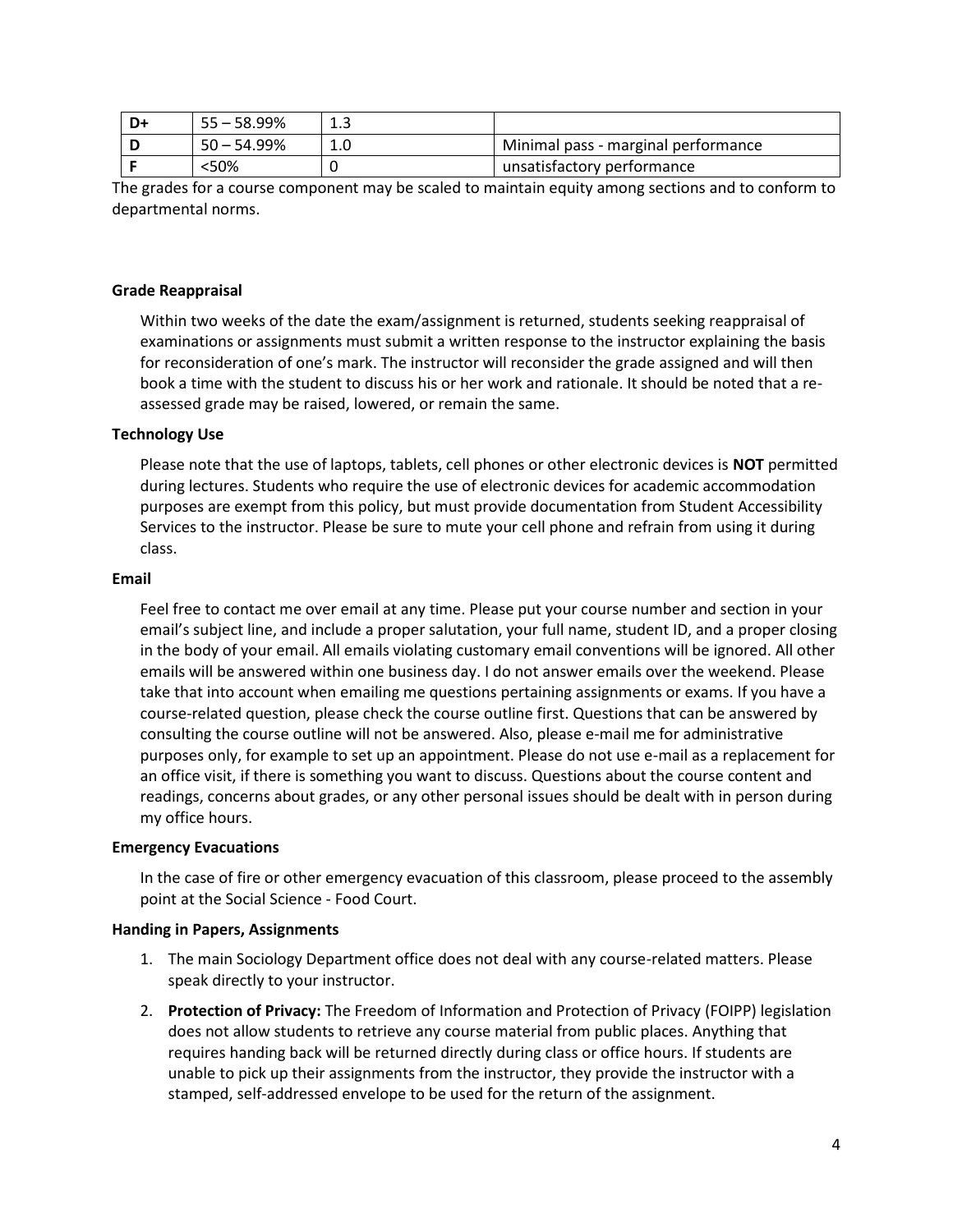3. Final grades are not posted by the Sociology Department. They are only available online.

Hand in hard copies of all your papers, except for your final term paper which you need to hand in in a hard copy and email an e-copy of it to: amadibbo@ucalgary.ca.

### **Ethics Research**

Students are advised that any research with human subjects – including any interviewing (even with friends and family), opinion polling, or unobtrusive observation – must have the approval of the Faculty Ethics Committee. In completing course requirements, students must not undertake any human subjects research without discussing their plans with the instructor, to determine if ethics approval is required.

### **Academic Misconduct**

Please refer to the website listed below for information on University of Calgary policies on Plagiarism/Cheating/Other Academic Misconduct: <http://www.ucalgary.ca/pubs/calendar/current/k-5.html>

### **Deferrals**

When possible, please provide advance notice if you are unable to write an exam or complete/turnin assignments on time. All requests for deferral of a course component due to health reasons must be accompanied by written documentation as outlined in the University Calendar and should be obtained while the student has the health issue rather than after recovery. Deferrals will be allowed in the following circumstances: illness, domestic affliction or religious conviction. Travel arrangements, misreading the syllabus, and scheduling conflicts with other classes or employment are not valid reasons for requesting a deferral. Deferrals will not be granted if it is determined that just cause is not shown by the student.

If you have missed a test for a legitimate reason, the instructor can require you to write a "make up" test as close in time to the original test as possible or can choose to transfer the percentage weight to another course component. If the instructor schedules a "make up" test for you, its date and location will be at the convenience of the Department of Sociology.

**Deferred Final Exam Form:** Please note that requests to defer a Registrar scheduled final exam are dealt with through the Registrar's Office. Further information about deadlines, and where paperwork should be taken, is available on the form, which can be found at: <https://www.ucalgary.ca/registrar/student-forms>

**Deferred Term Work Form:** Deferral of term work past the end of a term also requires a form to be filled out. It's available at

[https://www.ucalgary.ca/registrar/files/registrar/deferred\\_termwork15\\_0.pdf](https://www.ucalgary.ca/registrar/files/registrar/deferred_termwork15_0.pdf) 

Once an extension date has been agreed between instructor and student, the form should be taken to the Faculty of Arts Program Information Centre (SS 110) for approval by an Associate Dean (Students).

# **Student Representation**

The 2018-19 Students' Union VP Academic is Jessica Revington [\(suvpaca@ucalgary.ca\)](mailto:suvpaca@ucalgary.ca).

For more information, and to contact other elected officials with the Student's Union, please visit this link:<https://www.su.ucalgary.ca/about/who-we-are/elected-officials/>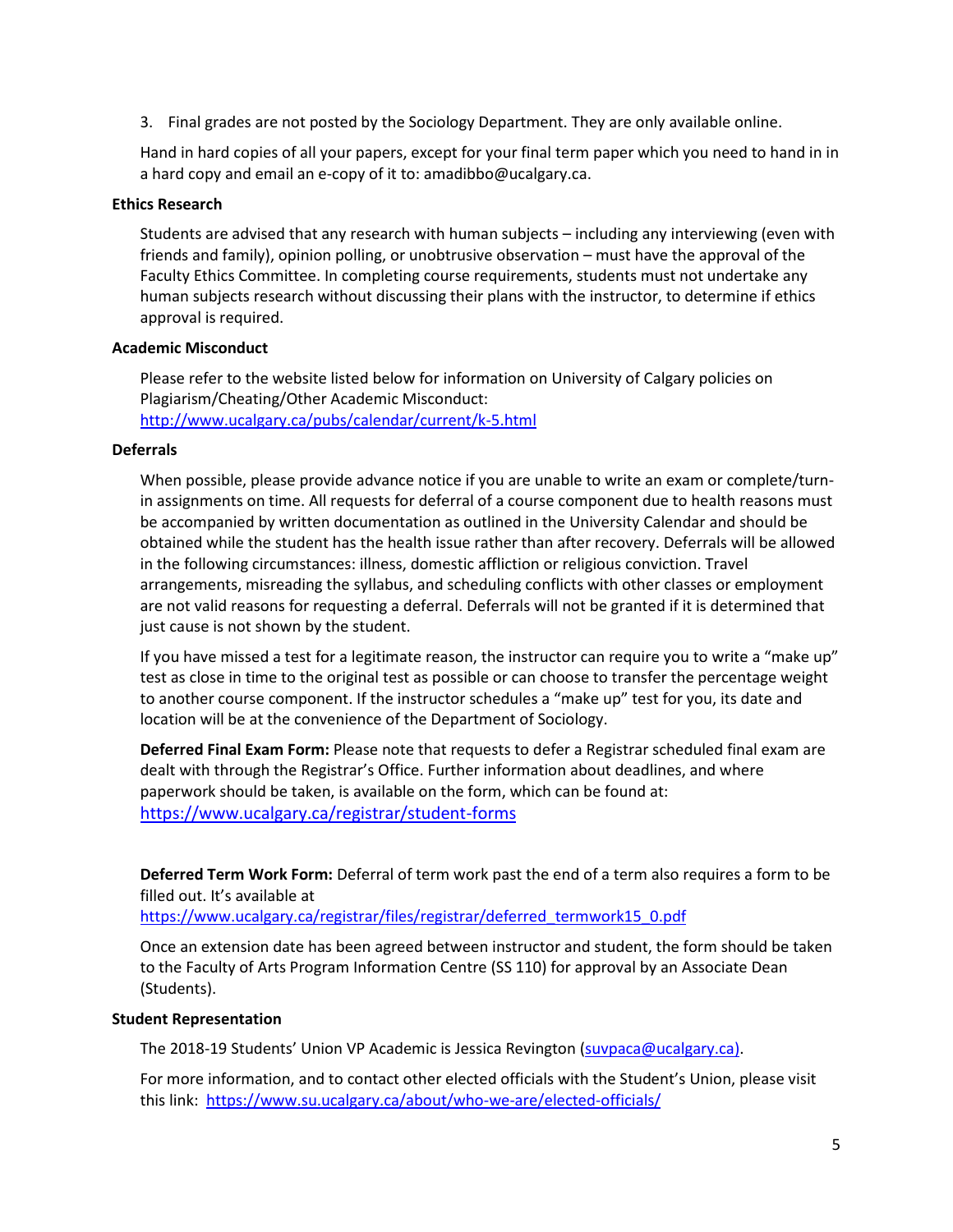You may also wish to contact the Student Ombudsperson for help with a variety of Universityrelated matters:<http://www.ucalgary.ca/ombuds/contact>

#### **Safewalk**

The University of Calgary provides a "safe walk" service to any location on Campus, including the LRT, parking lots, bus zones, and campus housing. For Campus Security/Safewalk call 220-5333. Campus Security can also be contacted from any of the "Help" phones located around Campus.

### **Academic Accommodation**

The student accommodation policy can be found at: [ucalgary.ca/access/accommodations/policy.](http://www.ucalgary.ca/access/accommodations/policy)

Students needing an Accommodation because of a Disability or medical condition should communicate this need to Student Accessibility Services in accordance with the Procedure for Accommodations for Students with Disabilities [ucalgary.ca/policies/files/policies/student](http://www.ucalgary.ca/policies/files/policies/student-accommodation-policy.pdf)[accommodation-policy.](http://www.ucalgary.ca/policies/files/policies/student-accommodation-policy.pdf)

Students needing an Accommodation based on a Protected Ground other than Disability, should communicate this need, preferably in writing, to the course instructor.

#### **Student Resources**

**[SU Wellness Centre](http://www.ucalgary.ca/wellnesscentre/) Campus Mental [Health Strategy](https://www.ucalgary.ca/mentalhealth/)**

# **CLASS SCHEDULE OF TOPICS AND READING ASSIGNMENTS**

#### **Week 1: Introduction**

Sept 6: Introduction to course and review of syllabus - no readings assigned

# **Week 2: The Sociology of Bourdieu 1**

Sept 11: Introduction to Contemporary Sociological Theory Maan, D. 2011. "An Introduction to Social Theory" (Chapter 1, pp. 1-5 & "paradigms of Social Theory" (Chapter 1. pp. 20-22). A Survey of Modern Social Theory. Don Mills: Oxford University Press.

# Sept 13 **Bourdieu 1**

Maan, D. 2011. "Pierre Bourdieu and the Varieties of Capital" (Chapter 3), (pp. 85-89). A Survey of Modern Social Theory. Don Mills: Oxford University Press. &

Bourdieu, P. 1986. "The forms of capital". In J. Richardson (Ed.) Handbook of Theory and Research for the Sociology of Education (pp. 241-258). New York: Greenwood.

#### Link Only

<https://www.marxists.org/reference/subject/philosophy/works/fr/bourdieu-forms-capital.htm>

**Week 3: The Sociology of Bourdieu 2** Sept 18 **Bourdieu 2**

Sept 20 Lecture notes – no readings assigned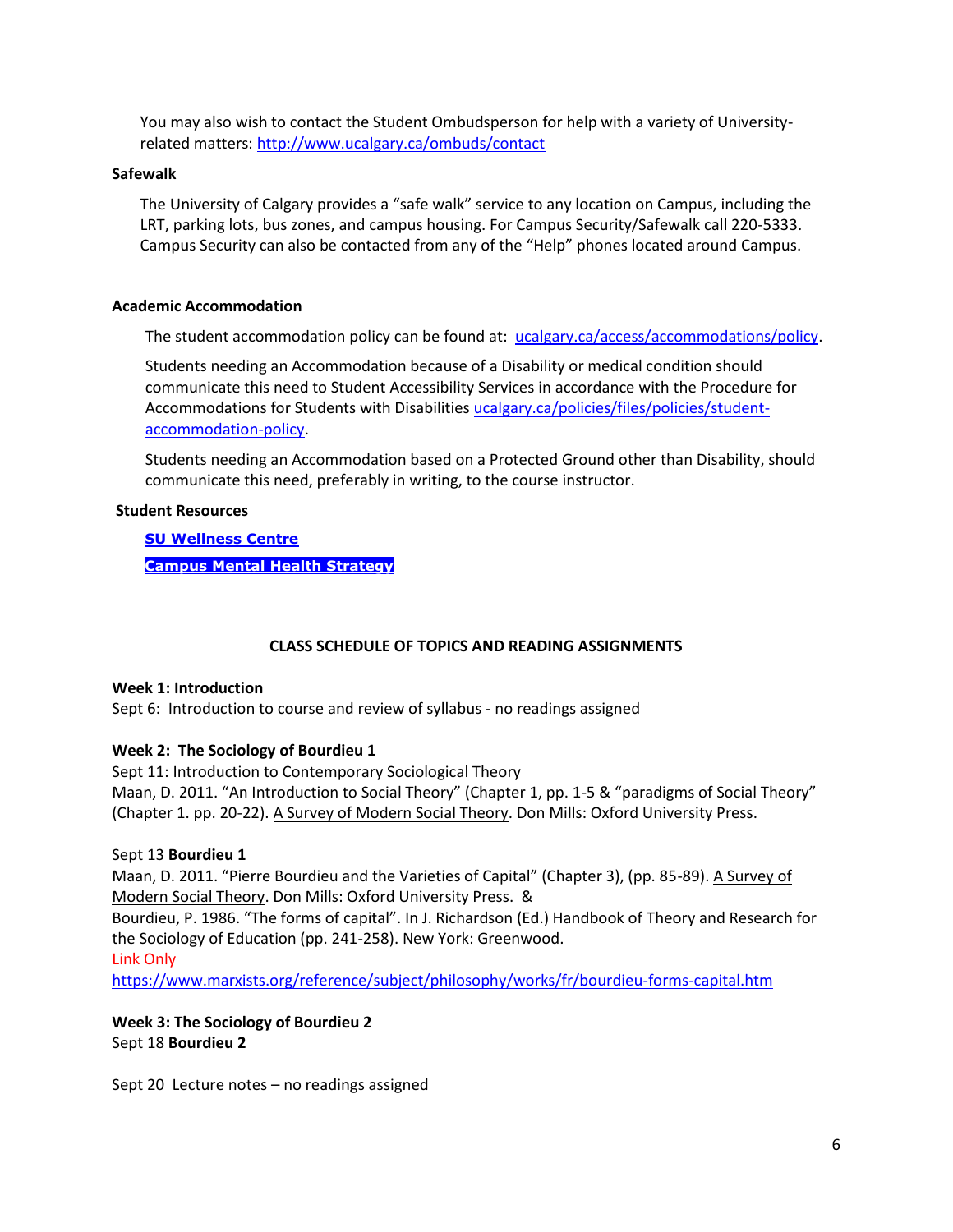# **Week 4: Structure and Agency - Anthony Giddens**

Sept 25 & 27

Maan, D. 2011. "Human Agency vs Social Structure" (pp. 144-145) & "Anthony Giddens on Agency and Structure" (pp. 177-181). A Survey of Modern Social Theory. Don Mills: Oxford University Press. & Munch, R. 1994. "Power and Agency: Anthony Giddens's Theory of Structuration". In R. Munch. Sociological Theory (pp. 175-199). Chicago: Nelson-Hall. (PDF posted to D2L).

# **Week 5: Sociology for Revolutions 1**

Oct 2: Midterm Exam 1

# Oct 4 **A New Marxist Theorist - Antonio Gramsci 1**

Simon, R. 1982. "Gramsci's Political Thought: An Introduction". In Gramsci's Political Thought (pp. 1-42). London: Lawrence & Wishart. (PDF posted to D2L).

# **Week 6: Sociology for Revolutions 2**

Oct 9 **A New Marxist Theorist - Antonio Gramsci 1**

Oct 11

McLaren, P. 2000. "A pedagogy for the Revolution of our Time". Che Guevara, Paulo Freire and the Pedagogy of Revolution (pp. 183-207). (PDF posted to D2L).

# **Week 7: Sociology for Revolutions 3**

Oct 16 **Documentary**: Berry, M. (Director). 2007. The True Story of Che Guevara. Hermosa Brach, CA: Wild Eyes Productions.

Oct 18 McMillan, S. (Interview by). 1999. A conversation with Nawal el Saadawi. (PDF posted to D2L).

# **Week 8: Postmodernism**

Oct 23 & 25

Maan, D. 2011. "Postmodernism: Political Economy and Communications" (Chapter 8). A Survey of Modern Social Theory. Toronto: Oxford University Press. &

Maan, D. 2011. "Postmodernism: Time, Space and Culture" (Chapter 9). A Survey of Modern Social Theory. Don Mills: Oxford University Press. &

**Documentary** –Leonard, A. (Narrated by). 2007. The Story of Stuff. Washington, DC. & Berkeley, CA: Free Range Studios:<http://www.storyofstuff.org/movies-all/story-of-stuff/>

# **Week 9: Globalization 1**

Oct 30: Midterm Exam 2

Oct 30 & Nov 1

Maan, D. 2011. "Globalization, Macdonalization and Corporatism" (Chapter 12). A Survey of Modern Social Theory. Don Mills: Oxford University Press.

# **Week 10: Critical Theory 1**

Nov 6

Fuchs, S., and Plass, P. 1999. "Sociology and Social Movements". Contemporary Sociology, 28(3): 271 – 277.